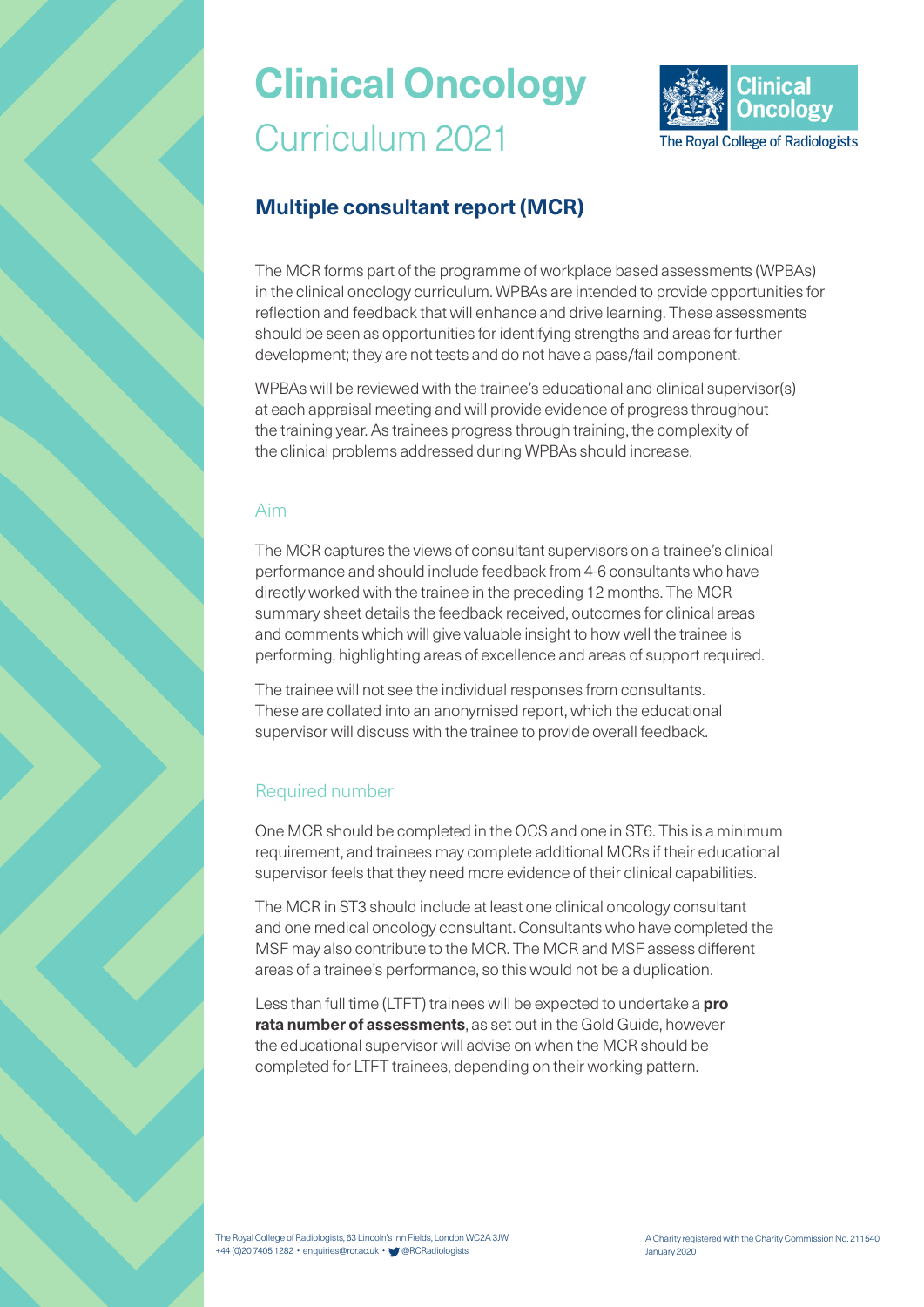

### Who can complete an MCR?

The MCR should be completed by between 4-6 suitably trained consultants who have directly worked with the trainee in the preceding 12 months. They will rate the trainee on their clinical skills across a number of categories, including: efficiency/prioritisation of work load; history taking and examination; procedural skills; diagnostic skills; prescribing; clarity, accuracy, and detail of notes/letters; and recognsing the need for senior help

The MCR may be completed by any consultant who has worked directly with the trainee in the preceeding 12 months and who has had oversight of the trainee's work. This may include clinical or medical onclogy consultants, consultants from another specialty (e.g. acute medicine), consultant radiographers. The MCR in ST3 must include at least one clinical oncology consultant and one medical oncology consultant.

Consultants who have completed the MSF may also contribute to the MCR. The MCR and MSF assess different areas of a trainee's performance, so this would not be a duplication.

Assessors must have been trained on delivering feedback, the purpose of the MCR, and completing the MCR in Kaizen. Their equality and diversity training should be up to date.

### How to complete an MCR

It is the responsibility of the trainee to arrange assessment and this should be done in advance, not retrospectively. This allows the trainee and assessor to discuss any specific areas where the trainee requires feedback and to target assessment appropriately.

Trainees will need to create the MCR form in Kaizen and send this to their chosen consultant assessors (see instructions below). Responses will be collated and the educational supervisor will have the ability to remove any inappropriate entries. The educational supervisor will then discuss the feedback received with the trainee before making the assessment available on their timeline.

In order for trainees to maximise benefit, trainee reflection and feedback from the educational supervisor on the overall results of the MCR should take place as soon as possible after all responses have been received. Feedback should be given in a setting where discussion can take place without interruption. Feedback should be of high quality and should include an action plan for future development.

Feedback for the MCR should cover; efficiency/prioritisation of work load; history taking and examination; procedural skills; diagnostic skills; prescribing; clarity, accuracy, and detail of notes/letters; and recognising the need for senior help. Details of any compliments, comments or concerns from patients or staff that have been noted by any of the consultant assessors should be discussed.

Feedback should also include discussion of the trainee's reflection and identify their strengths and areas for development in the categories listed above. An action plan for further development and review of this should be agreed.

The Royal College of Radiologists, 63 Lincoln's Inn Fields, London WC2A 3JW +44 (0)20 7405 1282 • enquiries@rcr.ac.uk • @RCRadiologists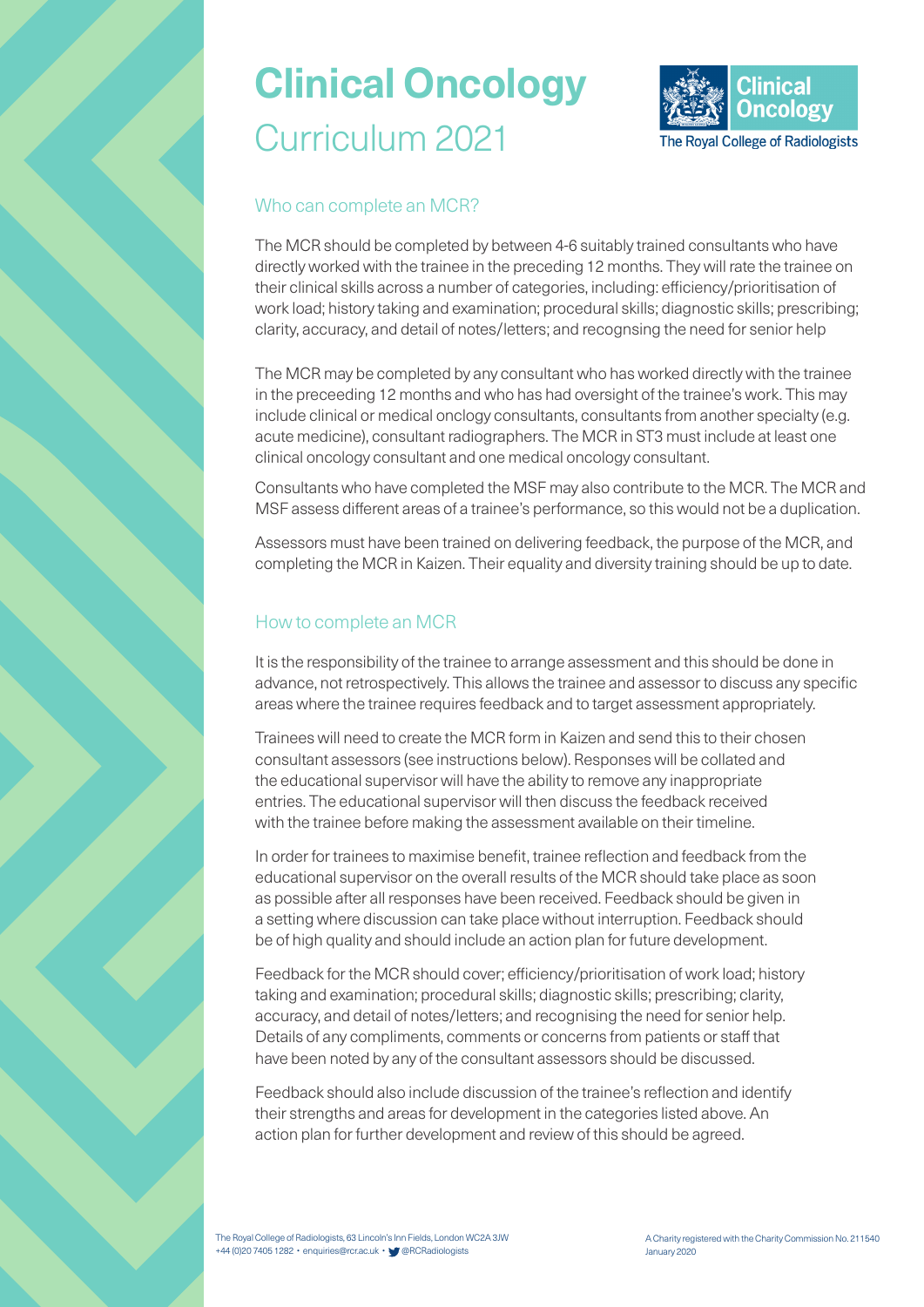

#### **Accessing the MCR in Kaizen**

The trainee will need to log in to Kaizen to create the assessment form and fill in some initial information. The form will then be sent to the nominated consultants to complete.

Instructions for trainees:

- Log into Kaizen with your user name and password, then click the 'create' button and select the MCR from the list of assessments that appears.
- Enter the date/date range covered by the MCR using the date selector (this should cover a 12 month period).
- Select your training grade from the drop down menu.
- § To choose your list of assessors, use the 'who would you like to fill in the next section.' Start typing in a name and the system will list anyone with a Kaizen account matching your search. If your chosen assessor is not listed you can enter a valid email address instead. Assessors do not need to have a Kaizen account to complete this assessment.
- Enter all of your chosen assessors into one form. Do not create a separate form for each assessor; Kaizen cannot merge reports from separate forms.
- § Once you have entered your chosen assessors click the submit button at the top of the screen.
- You will be able to view the MCR you have created as an event in your timeline. Clicking on the MCR will open a summary that will show you whether your assessors have completed the form and will allow you to send reminders if necessary. Further assessors can also be added from this screen.
- § Once the minimum number of assessors have completed their sections you will be able to close the assessment using the button labelled 'close this section' at the bottom of the screen. This will stop any further submissions being recorded to this MCR and send the completed assessment to your educational supervisor.
- Your educational supervisor will review the feedback and discuss with you before releasing the MCR to your timeline. You will then be able to see all of your responses.
- The MCR summary will show anonymised responses from your assessors and will randomise their ratings so that these will not be attributable to any single assessor.

Instructions for assessors:

- § Assessors will receive an email from *no-reply@kaizen.com* inviting them to complete the assessment. If you already have a Kaizen account, you will also see a notification in the top right hand corner when you log in to Kaizen. You can open the MCR form either in Kaizen or using the link in the email
- § To complete the form, click the blue 'fill in' button at the top right of the screen. You will be asked to enter information about your role and interaction with the trainee. You will then be asked to rate the trainee across each of the areas of clinical practice listed on the form. You will also be asked for overall comments on what the trainee did well and suggested areas for development.
- § Once you have completed the required information, you can click the submit button at the top right of the screen. This will send your response to the trainee's educational supervisor, who is able to remove any inappropriate responses before sharing feedback with the trainee